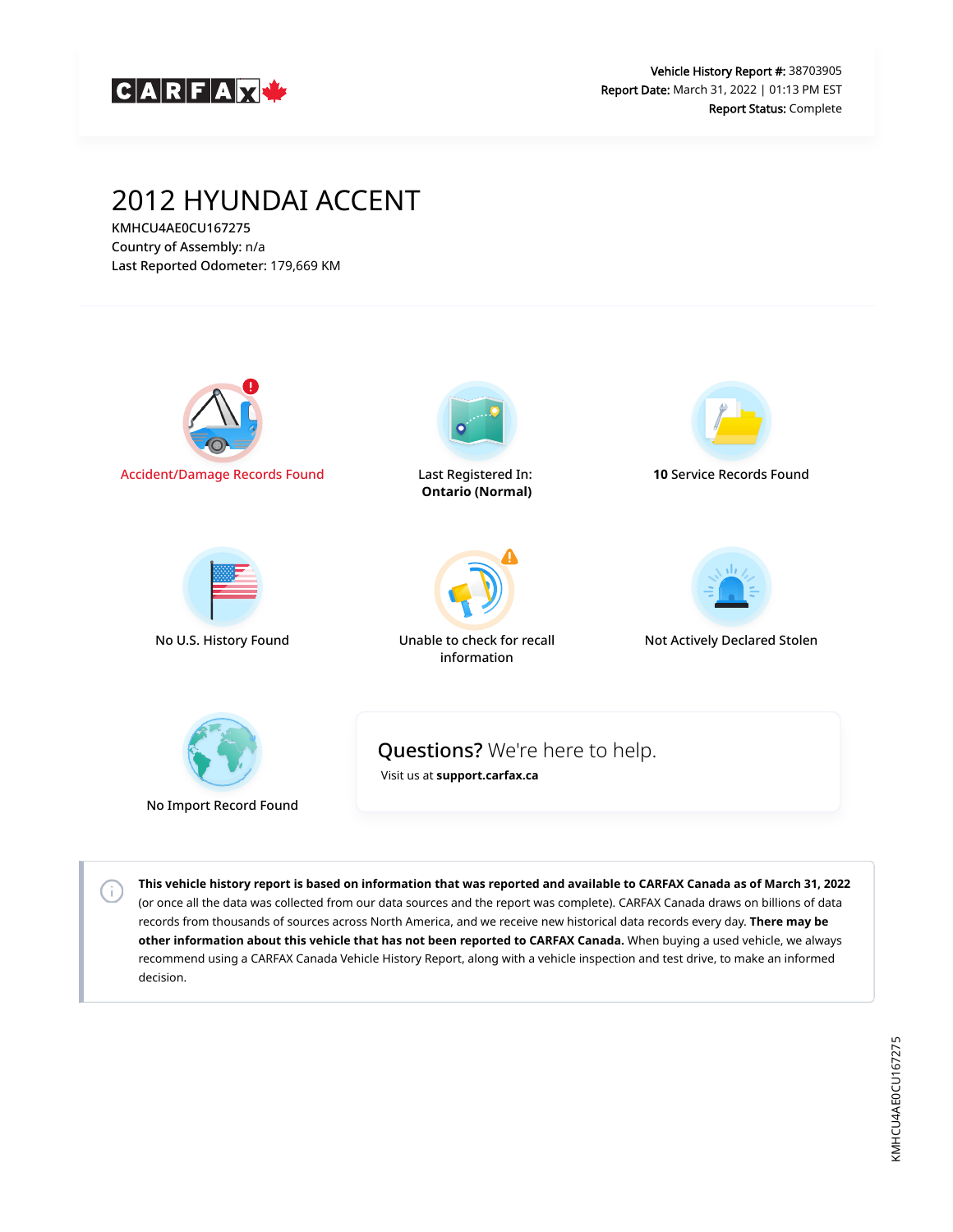# **Vehicle History Report**



# $\begin{matrix} \bigwedge \ \vdots \end{matrix}$  Accident/Damage

| <b>INCIDENT DATE</b> | <b>DETAILS</b>                                                      | <b>AMOUNT</b> |
|----------------------|---------------------------------------------------------------------|---------------|
| <b>@</b> 2022 Mar 9  | Ontario, Canada                                                     |               |
|                      | Police Reported Accident: Accident reported<br>Damage to right rear |               |

## Registration

 This vehicle has been registered in the province of **Ontario** in **Canada** with **Normal** branding. **We checked for:** Inspection Required, Normal, Non-repairable, Rebuilt, Salvage and Stolen.

#### Service Records

| <b>DATE</b> | <b>ODOMETER</b> | <b>SOURCE</b>                                            | <b>DETAILS</b>                                                                                                         |
|-------------|-----------------|----------------------------------------------------------|------------------------------------------------------------------------------------------------------------------------|
| 2016 Apr 16 | 59,174 KM       | Superior Tire Wilson Ave.<br>North York, Ontario, Canada | Vehicle serviced<br>Oil and filter changed<br>$\bullet$                                                                |
| 2019 Sep 7  | 131,969 KM      | Great Canadian Oil Change<br>North York, Ontario, Canada | <b>Vehicle serviced</b><br>Oil and filter changed<br>Air filter checked                                                |
| 2019 Nov 7  | 134,803 KM      | Kal Tire<br>Vaughan, Ontario, Canada                     | Vehicle serviced                                                                                                       |
| 2020 Sep 14 | 148,505 KM      | Great Canadian Oil Change<br>Barrie, Ontario, Canada     | Vehicle serviced<br>Maintenance inspection completed<br>$\bullet$<br>Oil and filter changed<br>٠                       |
| 2020 Oct 30 | 153,292 KM      | Great Canadian Oil Change<br>Barrie, Ontario, Canada     | <b>Vehicle serviced</b><br>Maintenance inspection completed<br>Oil and filter changed<br>Air filter checked            |
| 2021 Jan 6  | 159,204 KM      | Great Canadian Oil Change<br>Barrie, Ontario, Canada     | <b>Vehicle serviced</b><br>Maintenance inspection completed<br>Oil and filter changed                                  |
| 2021 Mar 23 | 164,440 KM      | Great Canadian Oil Change<br>Barrie, Ontario, Canada     | <b>Vehicle serviced</b><br>Maintenance inspection completed<br>٠<br>Oil and filter changed<br>$\bullet$                |
| 2021 Sep 17 | 174,068 KM      | Meineke Car Care Center<br>Etobicoke, Ontario, Canada    | <b>Vehicle serviced</b><br>Maintenance inspection completed<br>Exhaust system checked<br>Lower control arm(s) replaced |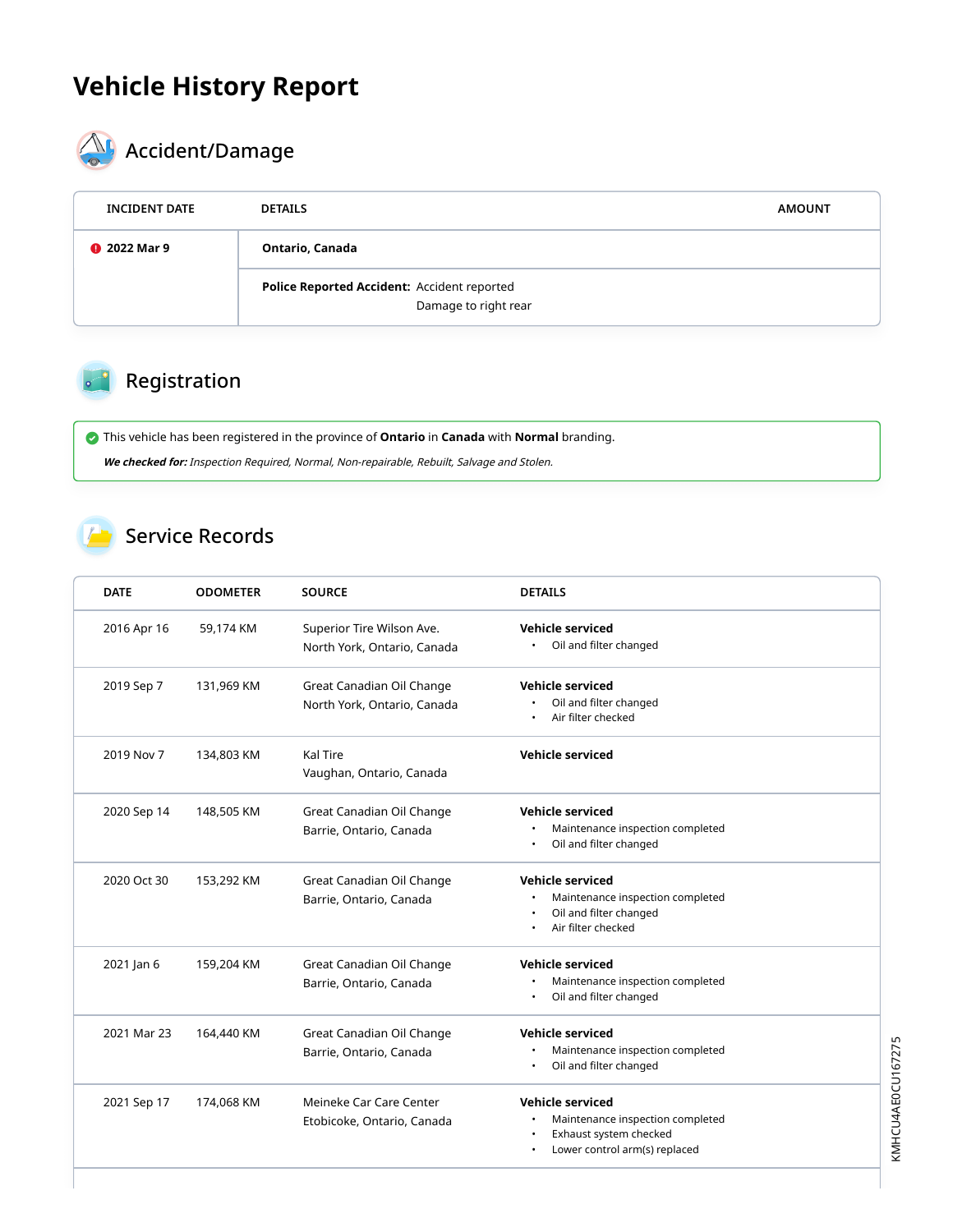| <b>DATE</b> | <b>ODOMETER</b> | <b>SOURCE</b>                                       | <b>DETAILS</b>                                                                                                                |
|-------------|-----------------|-----------------------------------------------------|-------------------------------------------------------------------------------------------------------------------------------|
| 2021 Sep 18 | 174,308 KM      | Valvoline Express Care<br>Brampton, Ontario, Canada | Vehicle serviced<br>Maintenance inspection completed<br>Oil and filter changed<br>Fluids checked<br>Windshield washer checked |
| 2021 Dec 11 | 179,669 KM      | Front Line Auto<br>Brampton, Ontario, Canada        | <b>Vehicle serviced</b><br>Cabin air filter replaced/cleaned<br>Oil and filter changed                                        |

## <span id="page-2-0"></span>Open Recalls

 We are unable to check for recall information on this vehicle. Please visit HYUNDAI's website for the most current recall information on this, or any, HYUNDAI vehicle **<https://recall.hyundaicanada.com/>**.

<span id="page-2-1"></span>

#### Stolen Vehicle Check

This vehicle is not actively declared stolen.

## Detailed History

| <b>DATE</b> | <b>ODOMETER</b> | <b>SOURCE</b>                                            | <b>RECORD TYPE</b> | <b>DETAILS</b>                                           |
|-------------|-----------------|----------------------------------------------------------|--------------------|----------------------------------------------------------|
| 2012 Jan 25 |                 | Motor Vehicle Dept.<br>Ontario, Canada                   | Canadian Renewal   | Registration Issued or Renewed<br>First Owner Reported   |
| 2012 Jul 6  |                 | Motor Vehicle Dept.<br>Ontario, Canada                   | Canadian Renewal   | Registration Issued or Renewed<br>Previous Use: Personal |
| 2012 Aug 30 | 5,885 KM        | Hyundai<br>Canada                                        | Service Record     |                                                          |
| 2013 Jul 6  |                 | Motor Vehicle Dept.<br>Ontario, Canada                   | Canadian Renewal   | Registration Issued or Renewed<br>Previous Use: Personal |
| 2014 Jul 9  |                 | Motor Vehicle Dept.<br>Ontario, Canada                   | Canadian Renewal   | Registration Issued or Renewed<br>Previous Use: Personal |
| 2015 Jul 31 |                 | Motor Vehicle Dept.<br>Ontario, Canada                   | Canadian Renewal   | Registration Issued or Renewed<br>Previous Use: Personal |
| 2016 Apr 16 | 59,174 KM       | Superior Tire Wilson Ave.<br>North York, Ontario, Canada | Service Record     | Vehicle serviced                                         |
| 2016 Jul 9  |                 | Motor Vehicle Dept.<br>Ontario, Canada                   | Canadian Renewal   | Registration Issued or Renewed<br>Previous Use: Personal |
| 2017 Jul 19 |                 | Motor Vehicle Dept.<br>Ontario, Canada                   | Canadian Renewal   | Registration Issued or Renewed<br>Previous Use: Personal |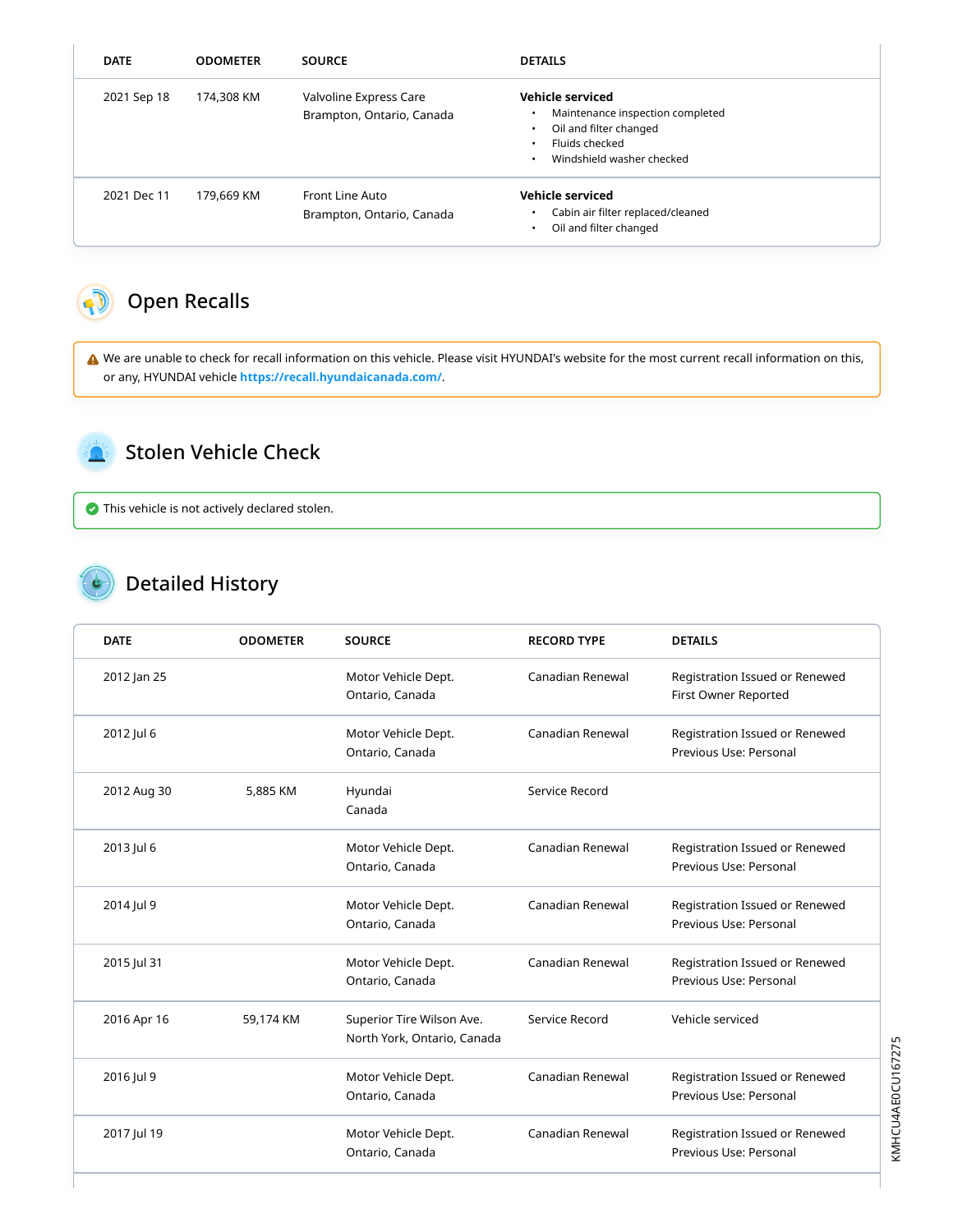| <b>DATE</b> | <b>ODOMETER</b> | <b>SOURCE</b>                                            | <b>RECORD TYPE</b> | <b>DETAILS</b>                                                                 |
|-------------|-----------------|----------------------------------------------------------|--------------------|--------------------------------------------------------------------------------|
| 2018 Jul 9  |                 | Motor Vehicle Dept.<br>Ontario, Canada                   | Canadian Renewal   | Registration Issued or Renewed<br>Previous Use: Personal                       |
| 2019 Jul 23 |                 | Motor Vehicle Dept.<br>Ontario, Canada                   | Canadian Renewal   | Registration Issued or Renewed<br>Previous Use: Personal                       |
| 2019 Sep 7  | 131,969 KM      | Great Canadian Oil Change<br>North York, Ontario, Canada | Service Record     | Vehicle serviced                                                               |
| 2019 Nov 7  | 134,803 KM      | Kal Tire<br>Vaughan, Ontario, Canada                     | Service Record     | Vehicle serviced                                                               |
| 2020 Jul 22 |                 | Motor Vehicle Dept.<br>Ontario, Canada                   | Canadian Renewal   | Registration Issued or Renewed<br>Previous Use: Personal                       |
| 2020 Sep 14 | 148,505 KM      | Great Canadian Oil Change<br>Barrie, Ontario, Canada     | Service Record     | Vehicle serviced                                                               |
| 2020 Oct 30 | 153,292 KM      | Great Canadian Oil Change<br>Barrie, Ontario, Canada     | Service Record     | Vehicle serviced                                                               |
| 2021 Jan 6  | 159,204 KM      | Great Canadian Oil Change<br>Barrie, Ontario, Canada     | Service Record     | Vehicle serviced                                                               |
| 2021 Mar 23 | 164,440 KM      | Great Canadian Oil Change<br>Barrie, Ontario, Canada     | Service Record     | Vehicle serviced                                                               |
| 2021 Aug 4  |                 | Motor Vehicle Dept.<br>Ontario, Canada                   | Canadian Renewal   | Registration Issued or Renewed<br>Previous Use: Personal                       |
| 2021 Sep 17 | 174,068 KM      | Meineke Car Care Center<br>Etobicoke, Ontario, Canada    | Service Record     | Vehicle serviced                                                               |
| 2021 Sep 18 | 174,308 KM      | Valvoline Express Care<br>Brampton, Ontario, Canada      | Service Record     | Vehicle serviced                                                               |
| 2021 Sep 29 |                 | Motor Vehicle Dept.<br>Ontario, Canada                   | Canadian Renewal   | Registration Issued or Renewed<br>New Owner reported<br>Previous Use: Personal |
| 2021 Dec 11 | 179,669 KM      | Front Line Auto<br>Brampton, Ontario, Canada             | Service Record     | Vehicle serviced                                                               |
| 2022 Mar 9  |                 | Police Reported Accident<br>Ontario, Canada              | Police Report      | Accident Reported:<br>Damage to right rear                                     |
| 2022 Mar 18 |                 | Motor Vehicle Dept.<br>Ontario, Canada                   | Canadian Renewal   | New Owner Reported                                                             |



Questions? We're here to help.

Visit us at **[support.carfax.ca](https://support.carfax.ca/en/support/home)**